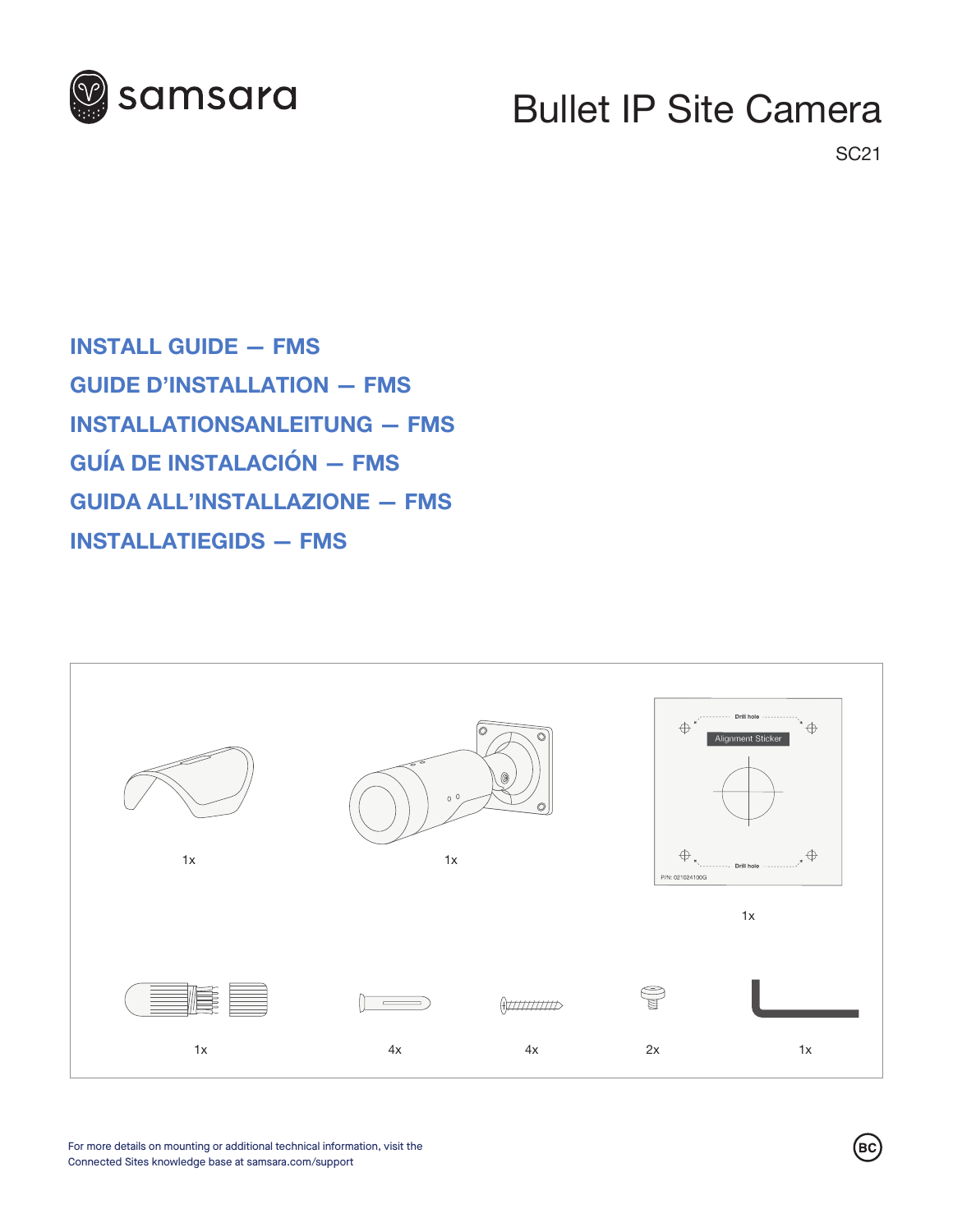

## Attach cable gland if using outdoors or in a wet environment.

*Note: The SC21 has cabling to support different deployments and features. Only the ethernet cable is necessary for this install.*



If necessary, install drywall anchors using the alignment sticker for reference. Feed the ethernet cable through the middle opening of the back plate, then fasten the back plate to the mounting surface using the provided screws.



If using the SC21 in an outdoor deployment, attach the sunshield using the provided screws and Torx Driver provided.

O

4

Loosen the fastening ring.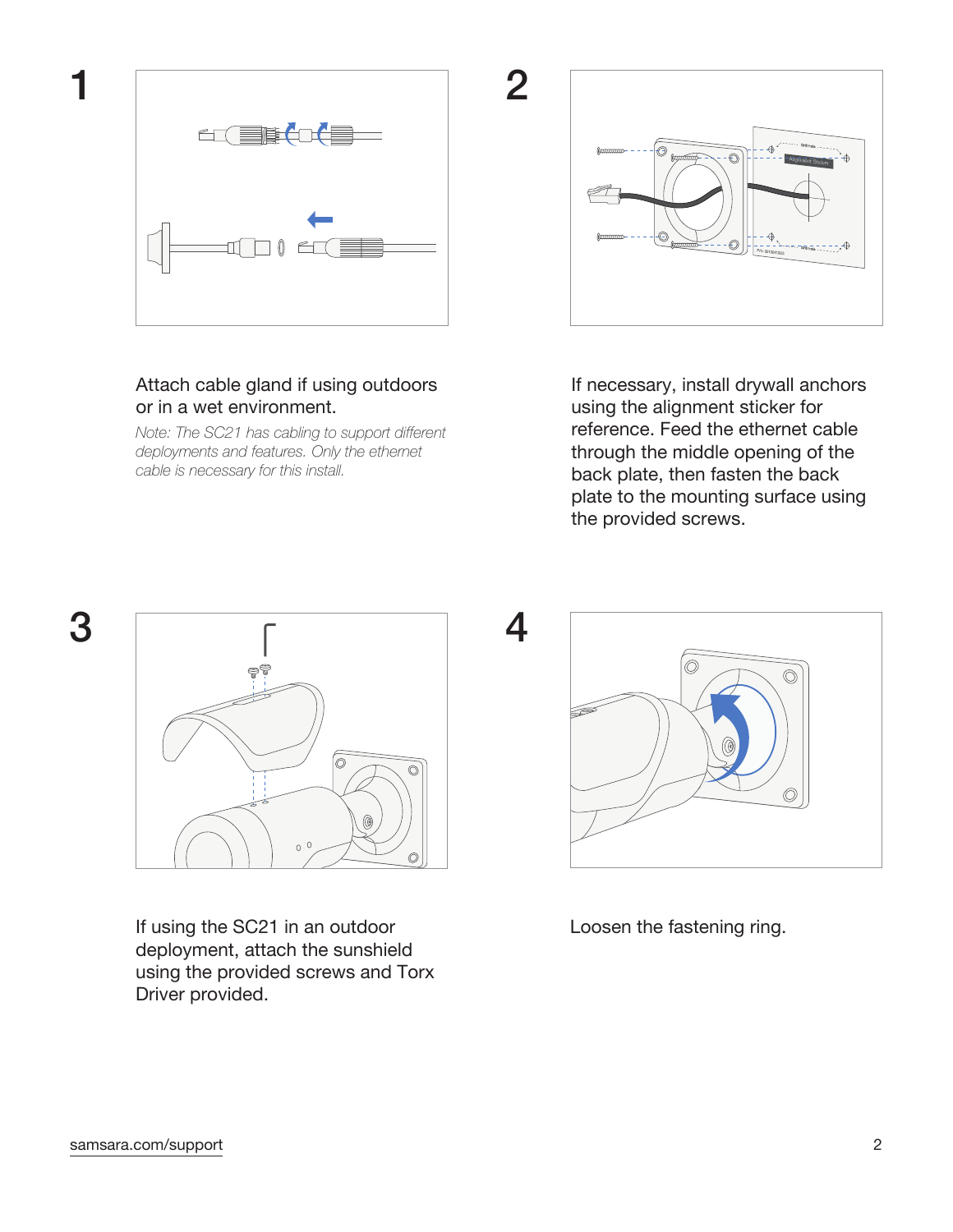

Loosen camera pan screw with Torx driver provided.

 $\boxed{\checkmark}$  $\Box$  $\boxed{\blacktriangledown}$  $\boxed{\blacktriangledown}$  $\Box$ When your camera is plugged into

**Add Cameras**

the network, add the camera to your dashboard by going to **Devices > Cameras > Add Cameras**. You can identify your camera in the results via the serial and/or MAC address printed on the camera's box.



Once added, confirm the camera is positioned correctly by viewing it in the mobile app or dashboard. The next steps demonstrate the different axes you can use to adjust the camera's field of view.



*Optional:* Twist camera to rotate.